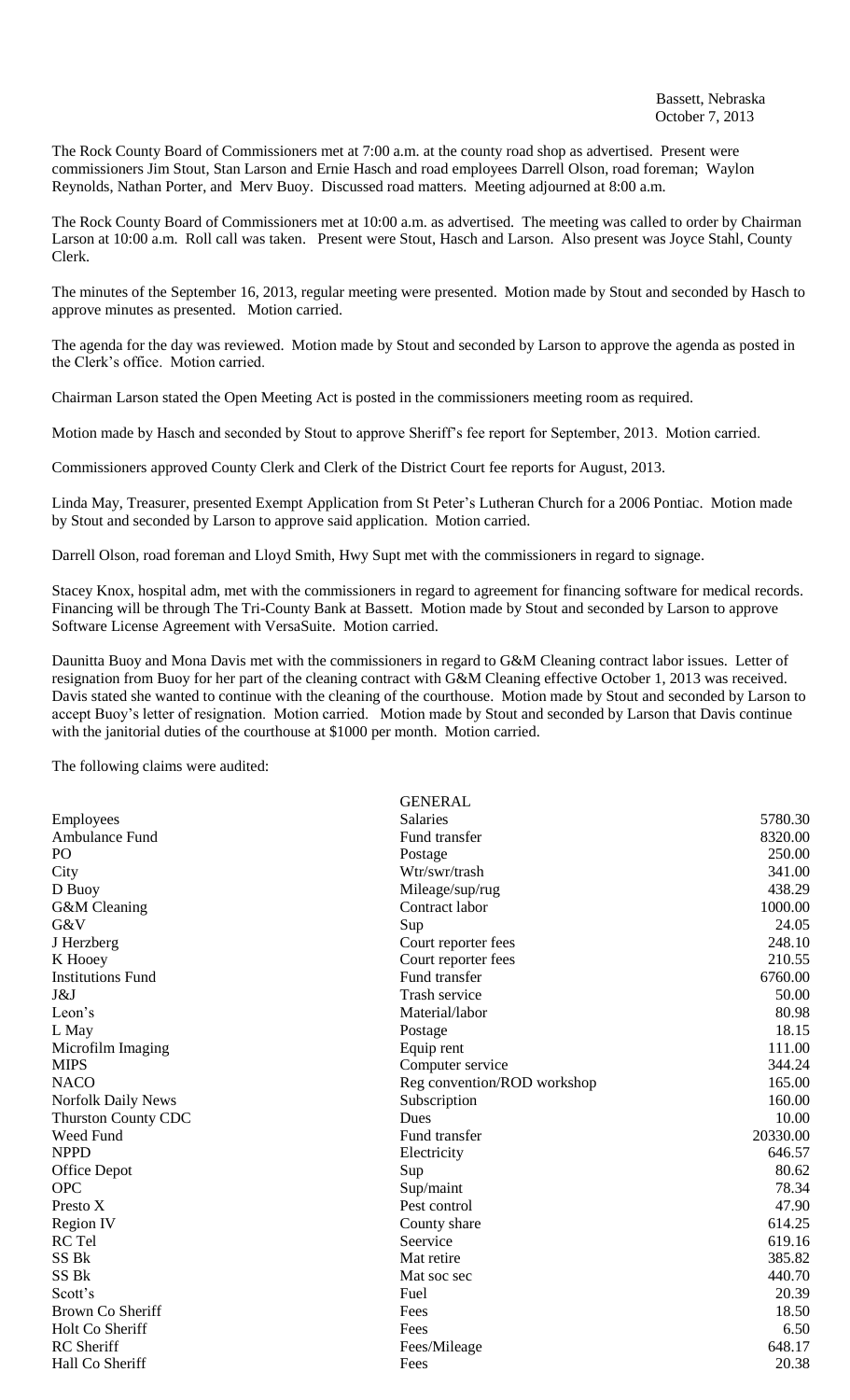| J Smith                             | Court appt atty                 | 97.50    |
|-------------------------------------|---------------------------------|----------|
| SourceGas                           | Ntl gas                         | 27.83    |
| J Stahl                             | Sup                             | 7.10     |
| <b>US Bank</b>                      | Travel exp/sup                  | 343.05   |
| Verizon                             | Service                         | 115.36   |
| West Payment Center                 | <b>Statutes</b>                 | 1005.00  |
|                                     |                                 |          |
|                                     | <b>ROAD</b>                     |          |
| Road crew                           | Labor                           | 7983.09  |
| B's Enterprises                     | Culvert                         | 1261.20  |
| City                                | Wtr/swr/trash                   | 66.50    |
| Circle B                            | Sup                             | 12.00    |
| Frerichs Electric                   | Labor/material                  | 54.50    |
| <b>Frontier Diesel</b>              | Parts/rep                       | 493.62   |
| <b>Holt Co Treas</b>                | Road oil                        | 1016.00  |
|                                     |                                 |          |
| J&J                                 | Trash service                   | 50.00    |
| <b>KBR RPP Dist</b>                 | Electricity                     | 15.00    |
| <b>Medical Enterprises</b>          | Drug testing                    | 31.00    |
| Mo's Glass                          | Labor                           | 250.00   |
| Motor Fuels Div                     | Fuel tax                        | 157.00   |
| Netcom                              | Radio part/rep                  | 132.00   |
| Niobrara Valley Consultants         | Surveying/sign/permit/research  | 1210.00  |
| <b>NMC</b>                          | Parts/rep                       | 10048.49 |
|                                     |                                 |          |
| <b>NPPD</b>                         | Electricity                     | 55.29    |
| Pine Creek Ag                       | Sup                             | 119.26   |
| RC Tel                              | Service                         | 55.58    |
| Sandhill Equipment                  | Parts/rep                       | 1990.79  |
| SS Bk                               | Mat retire                      | 538.87   |
| SS Bk                               | Mat soc sec                     | 610.70   |
| <b>US Bank</b>                      | Software                        | 52.17    |
| Van Diest Supply                    | Chemical                        | 130.80   |
| Viaero                              | Service                         | 61.05    |
|                                     |                                 |          |
|                                     | <b>ROAD/BRIDGE CONSTRUCTION</b> |          |
|                                     |                                 | 4035.00  |
| Mainelli Wagner & Assoc             | Engineering service             |          |
|                                     |                                 |          |
|                                     | <b>VISITORS PROMOTION</b>       |          |
| Range Café                          | RC Visitor's center staff       | 2034.04  |
|                                     |                                 |          |
|                                     | <b>INSTITUTIONS</b>             |          |
| M Albin                             | Court appt atty                 | 1185.65  |
| J Egley                             | Mental health bd exp            | 75.00    |
| A Flood                             |                                 |          |
|                                     | Mental health bd exp            | 50.00    |
| M Schaffer                          | Mental health bd exp            | 66.95    |
| N Schramm                           | Mental health bd exp            | 50.00    |
|                                     |                                 |          |
|                                     | <b>LIBRARY</b>                  |          |
| Employees                           | Salaries                        | 420.00   |
| A-1 Autocare                        | Parts/rep                       | 236.19   |
| <b>Baker</b>                        | <b>Books</b>                    | 373.01   |
| City                                | Wtr/swr                         | 77.75    |
| <b>Companion Corp</b>               | Sup                             | 80.00    |
| F/R Coop                            | Fuel                            | 122.15   |
| <b>NPPD</b>                         |                                 |          |
|                                     | Electricity                     | 101.75   |
| E Ost                               | Petty cash                      | 27.24    |
| <b>Popular Subscription Service</b> | Subscriptions                   | 382.14   |
| <b>RCHS</b>                         | Yearbook                        | 40.00    |
| SS Bk                               | Mat retire                      | 5.67     |
| SS Bk                               | Mat soc sec                     | 32.13    |
| SourceGas                           | Ntl gas                         | 30.62    |
|                                     |                                 |          |
|                                     | 911 EMERGENCY EQUIPMENT         |          |
| CenturyLink                         | Service                         | 486.57   |
| CenturyLink QCC                     | Service                         | 9.25     |
| <b>Communication Services</b>       |                                 | 264.60   |
|                                     | Labor                           |          |
| GeoComm                             | Maint service                   | 1102.82  |
| <b>Industrial Tower</b>             | Tower rent                      | 449.45   |
| RC Tel                              | Service                         | 40.84    |
|                                     |                                 |          |
|                                     | <b>OTHER CAPITAL PROJECTS</b>   |          |
| Office Depot                        | Sup                             | 29.99    |
| <b>OnSite Services</b>              | Equip                           | 796.50   |
| <b>US Bank</b>                      | Equip                           | 239.99   |
|                                     |                                 |          |
|                                     | WEED CHEMICAL                   |          |
|                                     |                                 |          |
| Van Diest Supply                    | Chemical                        | 2662.20  |